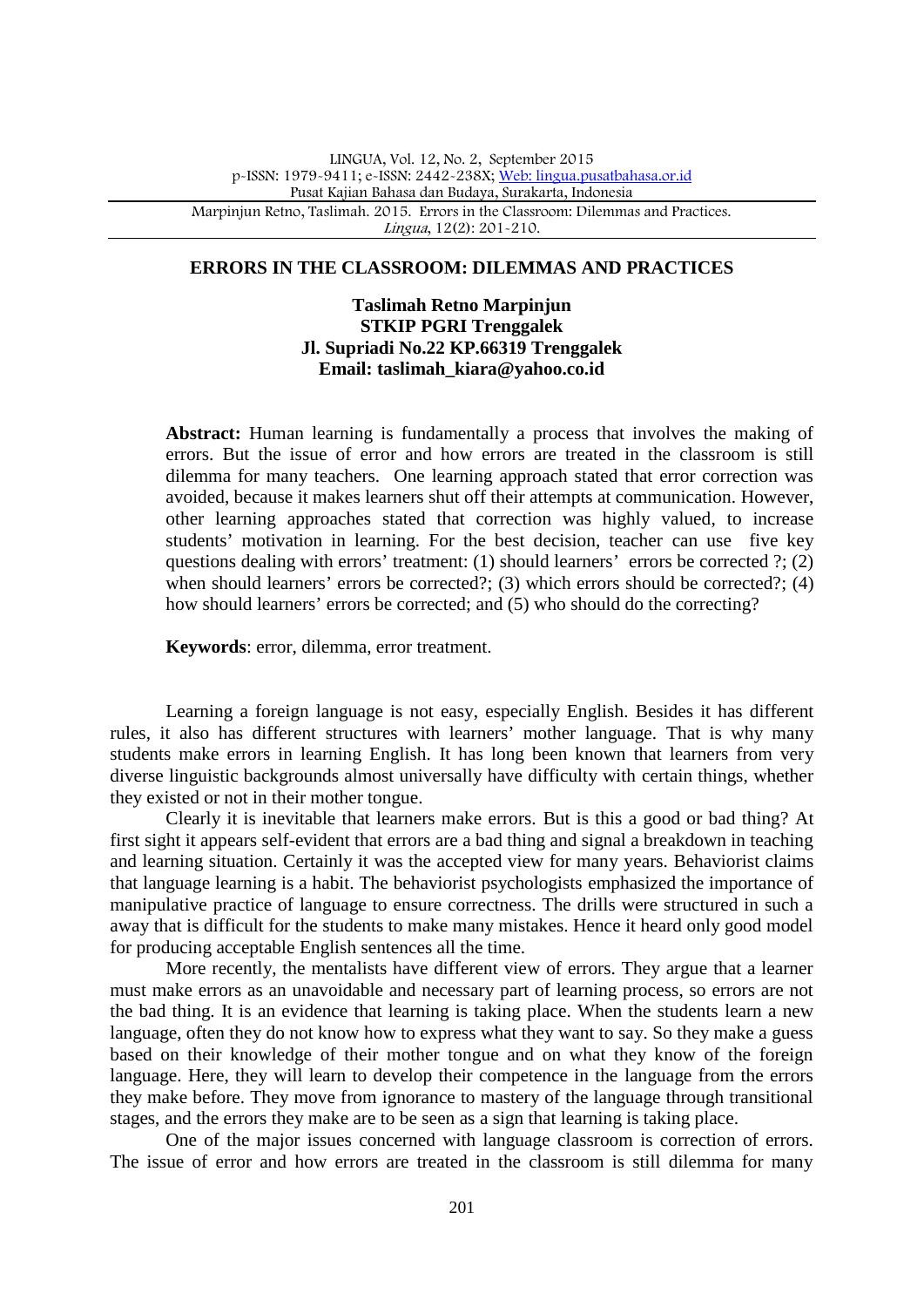teachers. Natural Approach stated that error correction was avoided. Too much negative cognitive feedback- such as interruptions, corrections-often make learners shut off their attempts at communication. They think that so much is wrong with their language production that there is little hope to get anything right. On the other hand, too much positive feedback willingness of the teacher-hearer to let the errors go uncorrected-serves to reinforce the errors of the speaker-learner. The result is the persistence of such errors. However, the audiolingual approach stated that correction was highly valued. (Krashen and Terrell in Hall, 2011:13). In line with audiolingualism, skill-learning approaches states that the learner needs feedback on how well he or she is doing. Humanistic method states that assessment should be positive or non – judgemental in order to promote a positive self- image of the learner as a person and language learner (Ur, 1996:243).Hence should learner's errors be corrected are still dilemma for most teachers. Most people agree that making mistakes is a part of learning and people also agree that correction is part of teaching. So, how do two of them go together?

## **WHAT IS AN ERROR?**

The process of language learning involves the making of errors. Errors are the flawed side of learners' speech or writing (Dulay et al, 1982: 138). The learners tend to produce inappropriate sentences. This phenomenon is actually something which is normal as Dulay believes that anyone cannot learn language without first systematically committing errors.

Corder (in Ellis, 2008:971) differentiated between errors and mistakes. Errors happen when learners get something wrong because their developing internal second language system is not complete or because of the influence of the learner's L1 on their L2, that affect the L2. Errors, then, are systematic representations of a learner's L2 development and can therefore help teachers (and learners) discover how far the learners' knowledge the L2 has progressed. In contrast, however, mistakes are the result of slips of the tongue (where learners actually know the right language but fail to produce it). Mistakes occur when learners fail to perform to their competence (Ellis, 1985 in Johnson, 2008:335) and, in theory, can be self-corrected by learner.

Corder (in Ubol, 1981:5) states that errors are divided into two kinds. They are systematic error and unsystematic errors. Systematic errors are caused by a lack of knowledge of the language, whereas unsystematic errors are caused by memory lapses, physical states such as tiredness, and physical condition such as strong emotion. Richard further also classifies learner's error into error of performance and error of competence. Errors of competence resulted from the application of rules which do not correspond to the target language norm is characteristically systematic, whereas errors of performance which are the result of mistake in language and manifest themselves as repeats, false starts, correction or slips of the tongue is characteristically unsystematic.

#### **ERROR TREATMENT**

The matter of how to correct errors is complex. Hendrickson (in Hall, 2011:14) offers five key questions for teachers dealing with errors: (1) Should learner errors be corrected?; (2) If so, when?; (3) Which errors should be corrected?; (4) How?; (5) And by whom?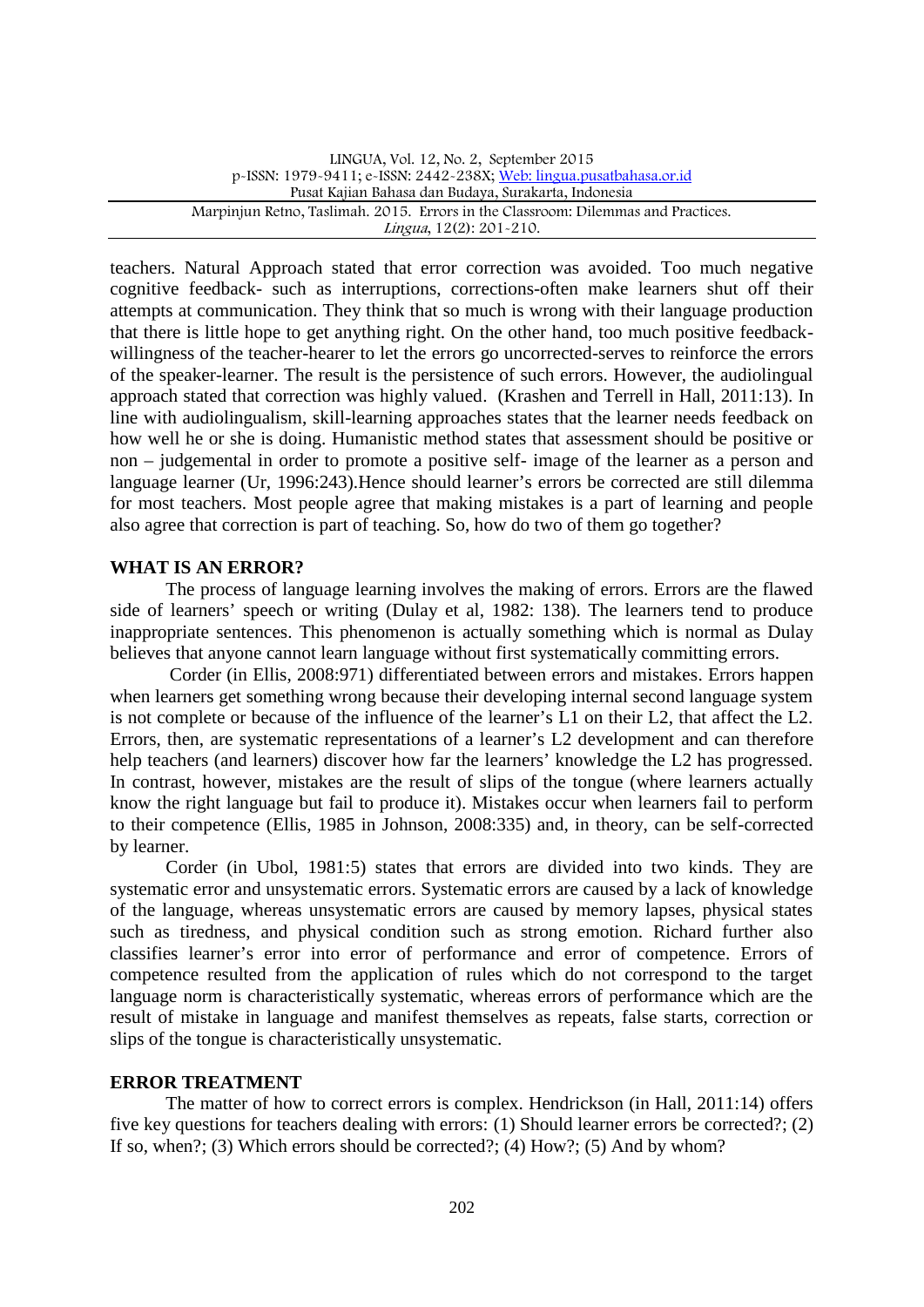### **Should learner errors be corrected?**

Whether or not an error should be treated is still controversy. Harmer (1983:44) argued that when students are engaged in a communicative activity, the teacher should not intervene by 'telling students that they are making mistakes , insisting on accuracy and asking for repetition etc'. Correcting errors should be largely restricted to accuracy work.

Truscot (in Ellies, 2009:5) claims that correcting learners' errors in a written composition may enable them to eliminate the errors in a subsequent draft but has no effect on grammatical accuracy in a new piece of writing (i.e., it does not result in acquisition). In the contrary, Ferris (in Ellies, 2009:5) disputed this claim, arguing that it was not possible to dismiss correction in general as it depend on the quality of the correction-in other words, if the correction was clear and consistent it would work for acquisition.

SLA researchers also disagree about the role of corrective feedback in L2 acquisition. Krashen (1982:74) states that error correction is 'a serious mistake' because it puts learners on the defensive and because it only assists the development of 'learned knowledge' and plays no role in 'acquired knowledge'. But error correction directed at simple and portable rules, such as third person –s is useful because it helps monitoring. In line with Krashen, Van Patten (1992:24) arguing that correcting errors in learner output has a negligible effect on the developing system of most language learners. However, in later position Van Patten (in Ellies, 2009:5) proved that corrective feedback facilitate language acquisition. Van Patten acknowledged that corrective feedback in the form of negotiating for meaning can help learners notice their errors and create form-meaning connection, thus aiding acquisition.

## **When should learner's errors be corrected?**

There are some possibilities of when to treat errors in the language classroom. Long(1977:288) suggested that the question of when to treat an error has no simple answer.

Having noticed an error, the first (and, I would argue, crucial) decision the teacher makes is whether or not to treat it at all. In order to make the decision the teacher may have recourse to factors with immediate, temporary bearing, such as the importance of the error to the current pedagogical focus of the lesson, the teacher's perception of the chance of eliciting correct performance from the student if negative feedback is given, and so on. Consideration of these ephemeral factors may be preempted, however, by the teacher's beliefs (conscious or unconscious) as to what a language is and how a new one is learned. These beliefs may have been formed years before the lesson in question.

Hedge (in Ellies 2009:11) states that teachers have the option of either correcting immediately an error occurs or making a note of the errors and delaying correction until later. He suggests doing immediate feedback in accuracy activities and delayed feedback in fluency activities. Moreover he states that teacher notes accompanying course books frequently instruct teachers to leave correction until the end of fluency activities. Immediate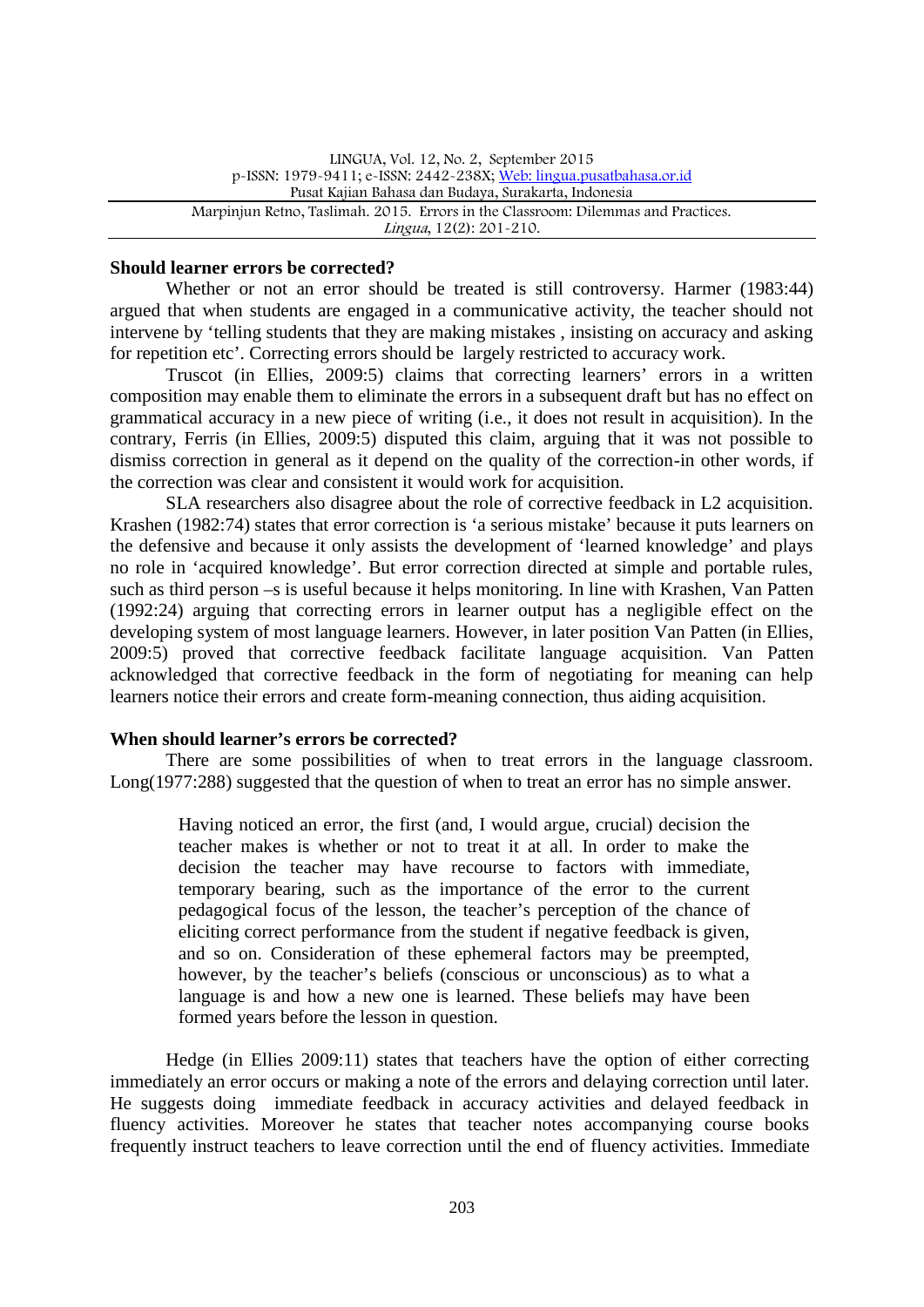feedback is extremely valuable to a student. This often follows the pattern of the teacher pointing out the mistake, explaining what is wrong, and attempting on the spot to give some extra practice. Another strategy is to postpone some items to another date and, after adequate preparation, make a teaching point of them in another lesson. Immediate feedback is used in accuracy activities and delayed feedback is used in fluency activities.

Hedge's opinion is supported by Harmer (2000:104) states that during communicative activities, however, it is generally felt that teachers should not interrupt students in mid-flow to point out a grammatical, lexical, or pronunciation error, since to do so interrupts the communication and drags an activity back to the study of language form or precise meaning. Teacher intervention in such circumstances can raise stress levels and stop the acquisition process in its tracks. In addition, Lynch (1997:324) argues that when teacher intervene, not only to correct but also to supply alternative modes of expression to help students. In such situation teacher intervention may sometimes be necessary, but it is nevertheless unfortunate- even when we are using 'gentle' correction. In Lynch's words,'….the best answer to the question of when to intervene in learner talk is: as late as possible'.

Based on the explanation above, it can be concluded that there are times during communicative activities when teachers may want to offer correction or suggest alternatives because the students' communication is at risk. It means, not reacting to every mistake that a student makes if this will de-motivate that student. It means judging just the right moment to correct.

#### **Which errors should be corrected?**

There are two issues regarding with this question: which specific errors should be corrected; and whether corrective feedback should be unfocused (address all or most of the errors) or focused (address just one or two error types).

Regarding with the first issue, Corder (in Ellies, 2009:6) distinguished "errors' and "mistakes". He suggested to correct "errors" but not "mistakes". Another expert, Burt (in Ellies, 2009:6) suggested that teachers should focus on global rather than local errors. Global errors are errors that effect overall sentence organization. Examples are wrong word order, missing or wrongly placed sentence connectors, and syntactic overgeneralization. Local errors are errors that effect single elements in a sentence (for example, errors in morphology or grammatical). It is supported by Hendrickson (in Hall, 2011:15) prioritizing those errors that affect communication and meaning (i.e., global errors rather than local errors).

Hendrickson recommended that local errors usually need not be corrected since the message is clear and correction might interrupt a learner in the flow of productive communication. Global errors need to be treated in some way since the message may otherwise remain garbled. Johnson (in Hall, 2011:15) suggests, teachers may evaluate the seriousness or gravity of the error. It is supported by Krashen, Ferris and Ellis. Krashen (in Ellis 2009:6) states that corrective feedback should be limited to features that are simple and portable. Ferris (1999:6) suggested that written corrective feedback be directed at "treatable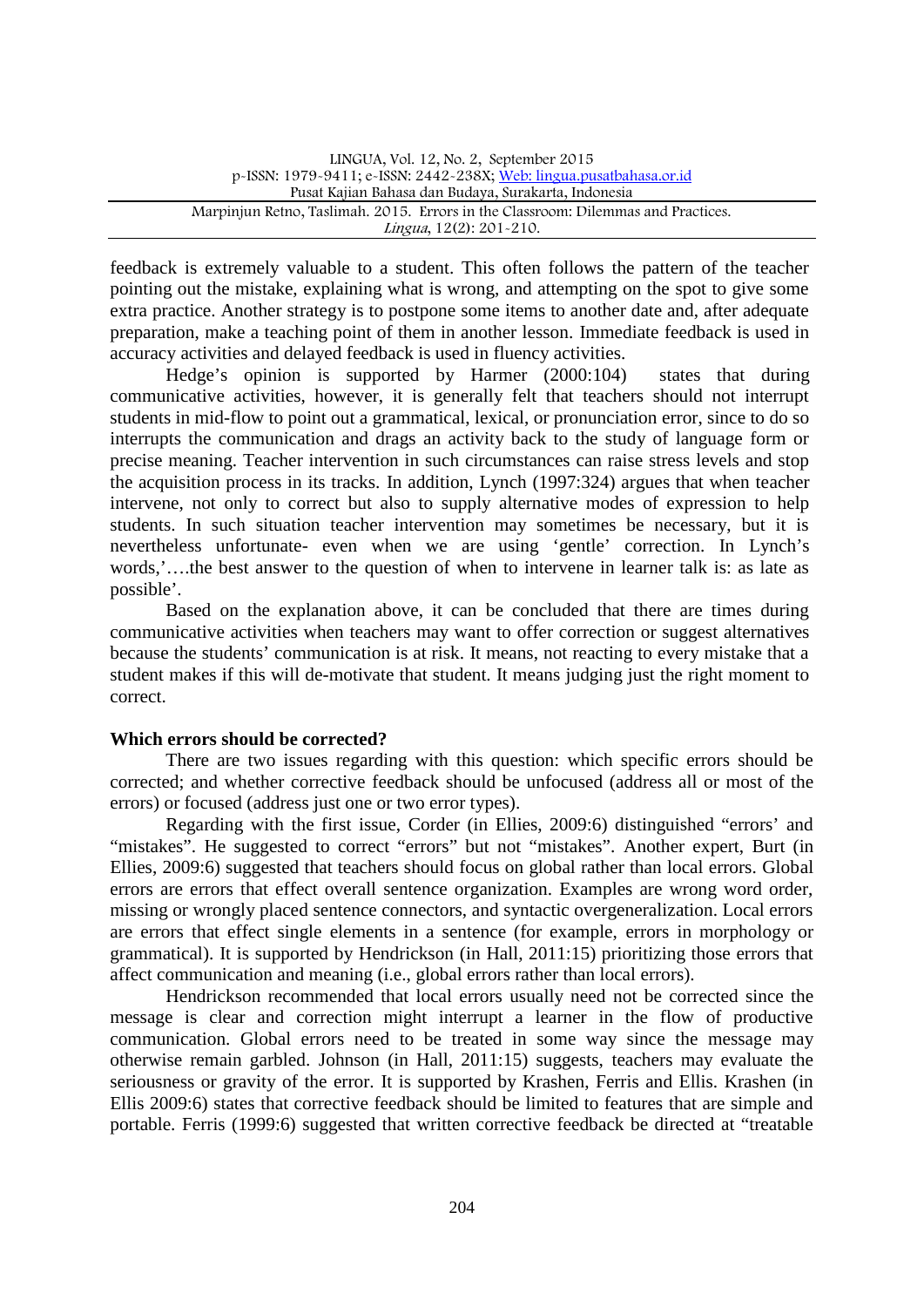errors". Ellis (2009:6) suggested that corrective feedback be directed at marked grammatical features or features that learners have shown they have problems with.

The second issue relating to the choice of errors to correct, all experts generally advise teachers to focus attention on a few error types rather than try to address all the errors learners make. Some studies such as Bitchener, Young and Cameron, Sheen, Ellis (in Ellis 2009:6) have shown that when written corrective feedback is "focused" it is effective in promoting acquisition.

## **How should errors be corrected?**

According to Harmer (2000:104) there are variety of strategies for correcting errors:

- 1) Feedback during oral work. Decision about how to react to performance will depend upon the stage of the lesson, the activity, the type of mistake made, and particular student who is making that mistake. Teacher needs to decide whether a particular activity in the classroom is designed to expect the students' complete accuracy – as in the study of grammar, a pronunciation exercise or some vocabulary work for example – or whether the teacher asking the students to use the language as fluently as possible. The teacher needs to make a clear difference between 'non-communicative' and 'communicative' activities.
- 2) Feedback during accuracy work. Showing incorrectness can be done in a number of different ways: (a) Repeating: the teacher simply asks the student to repeat what he has just said. (b) Echoing: the teacher may echo what the student has just said with a questioning intonation. e.g. Flight 309 GO to Paris? (c) Statement and question: teacher can simply says That's not quite right or Is that correct? to indicate that something has not quite worked. (d) Expression: a simple facial expression or a gesture can be used to indicate that something does not quite work. This needs to be done with care as the wrong expression or gesture can, in some circumstances, appear to be mocking or cruel. (e) Hinting: a quick way of helping students to activate rules they already know (but which they have temporarily 'disobeyed'). Teacher might just say the word 'tense' to make them think that perhaps they should have used the past simple rather than the present perfect. (f) Reformulation.
- 3) Feedback during fluency work. The way in which the teacher responds to students when they speak in a fluency activity will have a significant correlation not only on how well they perform at the time but also on how they behave in fluency activities in the future. The tolerance of error in fluency sessions will be much greater than it is during accuracy sessions. There are times when the teacher may wish to intervene during fluency activities. Some techniques of giving feedback during fluency work such as: (a) Gentle correction: if communication breaks down completely during a fluency activity, the teacher may have to intervene. If the students cannot think of what to say, the teacher may want to prompt them forwards. If this is just the right moment to point or a language feature the teacher may offer a form of correction. Gentle correction can be offered in a number of ways. Teacher might simply reformulate what the student has said in the expectation that they will pick p the reformulation, even though it hardly interrupts their speech, for example: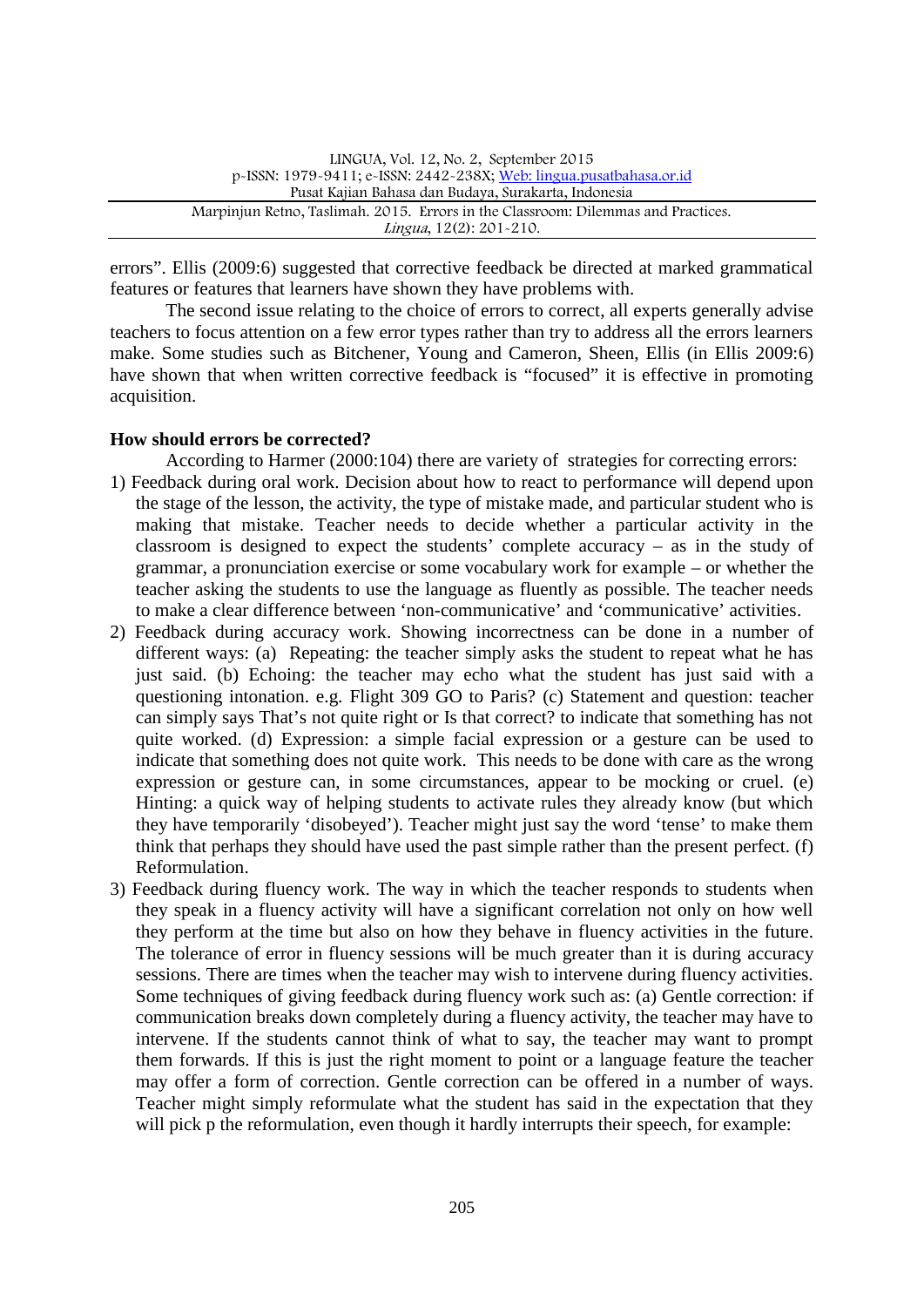Student: I am not agree with you… Teacher: I don't agree… Student: I don't agree with you because I think…

It is even possible that students can learn something new in this way when they are making an attempt at some language they are not quite sure of. Teacher can also use a number of other accuracy techniques of showing incorrectness too, such as echoing and expression, or even say *I shouldn't say X, say Y, etc.* (b) Recording mistakes: Teacher is an observer. He or She always watches and listens to the students so that he or she can gives feedback afterwards. Such observation allows teacher to give good feedback to his/her students on how well they have performed. One of the problems of giving feedback after the event is that it is easy to forget what students have said. Therefore, teacher can write down points he/she wants to refer to later or teacher can use charts or other forms of categorization to help him/her to do this. Teacher can also record students' language performance on audio or videotape. (c) After the event: when the teacher has recorded student performance, teacher should give feedback to the class.

Teacher can do this in a number of ways. Teacher can put some of the mistakes the teacher has recorded up on the board and ask students firstly if they can recognize the problem, and then they can put it right. Or, teacher can write both correct and incorrect words, phrases, or sentences on the board and ask the students decide which is correct. When you do this, do not say who made the mistakes since this may expose them in front of their classmates, just concentrate on those mistakes were made by more than one person. Another possibility is for teacher to write individual notes to students, recording mistakes he/she heard from those particular students with suggestions about where they might look for information about the language – in dictionaries, grammar books, or on the internet.

4) Feedback on written work. The way the teacher gives feedback on writing will depend on the kind of writing task the students have undertaken, and the effect the teacher wishes to create. When students do workbook exercises based on controlled testing activities, teacher can mark their efforts right or wrong, possibly penciling in the correct answer for them to study. However, when teacher gives feedback on more creative or communicative writing (such as letters, reports, stories, or poems) teacher will approach the task with circumspection and clearly demonstrate the teacher interest in the content of the students' work.

There are two techniques to give feedback on students' written work: (a) Responding: one way of considering feedback is to think of it as 'responding' to students' work rather than assessing or evaluating what they have done. When the teacher responds, it means the teacher shows to the students how the text could be improved. Such responses are vital at various stages of the writing process cycle. Firstly, students show the teacher a first draft of their work; then, the teacher gives response about how it is progressing and how it can be improved. It can be done on the students' work or a separate piece of paper. This type of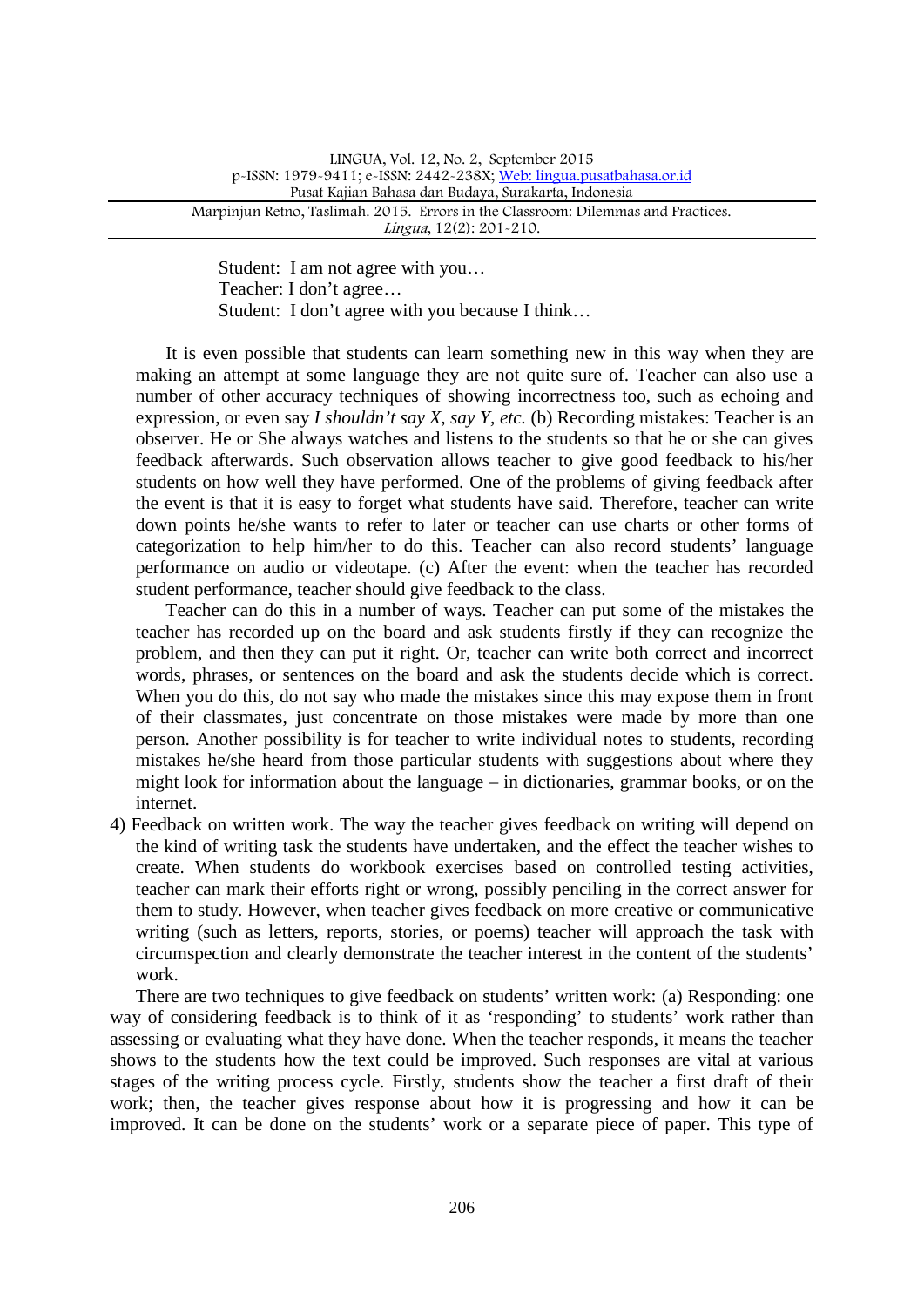feedback takes time, of course, but it can be more useful to the student than a draft covered in correction marks.

However, it is designed specially for situations in which the student will go back and review the draft before producing a new version. Another constructive way of responding to students' written work is to show alternative ways of writing through reformulation. Instead of providing the kind of comments, teacher might say *I would express this paragraph slightly different from you*, and then rewrite it. Such reformulation is useful for students since by comparing their version with teacher's, they discover a lot about the language. (b) Coding. Here, teacher uses codes, and puts these codes either in the body of the writing or in a corresponding margin. This makes correction much neater, less threatening, and more helpful than random marks and comments. Frequently used symbols of this kind refer to issues such as word order, spelling, or verb tense. Teacher can decide on the particular codes and symbols the teacher use with the students, making sure that they are quite clear about what the symbols mean through demonstration and example.

Methodologists and SLA researchers have identified a number of different ways in which errors can be corrected. They have developed hierarchical taxonomies of strategies based on a theoretical view of how corrective feedback works for acquisition.

|                  | Implicit              | <b>Explicit</b>            |
|------------------|-----------------------|----------------------------|
| Input-providing  | Recast                | <b>Explicit correction</b> |
| Output-prompting | Repetition            | Metalinguistic             |
|                  |                       | explanation                |
|                  | Clarification request | Elicitation                |
|                  |                       | Paralinguistic signal      |
|                  |                       |                            |

Table 1.A taxonomy of corrective feedback strategies

Source: Ellis (2009:8)

So, there are many strategies can be used by teachers to correct the student's errors. Teacher can use a variety of those corrective strategies. Use strategies that require learners to correct their own errors. Because the object of using correction techniques is to give the students a chance to get the new language right, the teachers must be careful to do such correction as Ur's statement , "Correcting students is seen as potentially dangerous because it can damage learners' receptivity to learning. It needs to be given in an atmosphere of support and warm solidarity" (Ur, 1996:255). It means that when a teacher does corrections, it should be done nicely and kindly.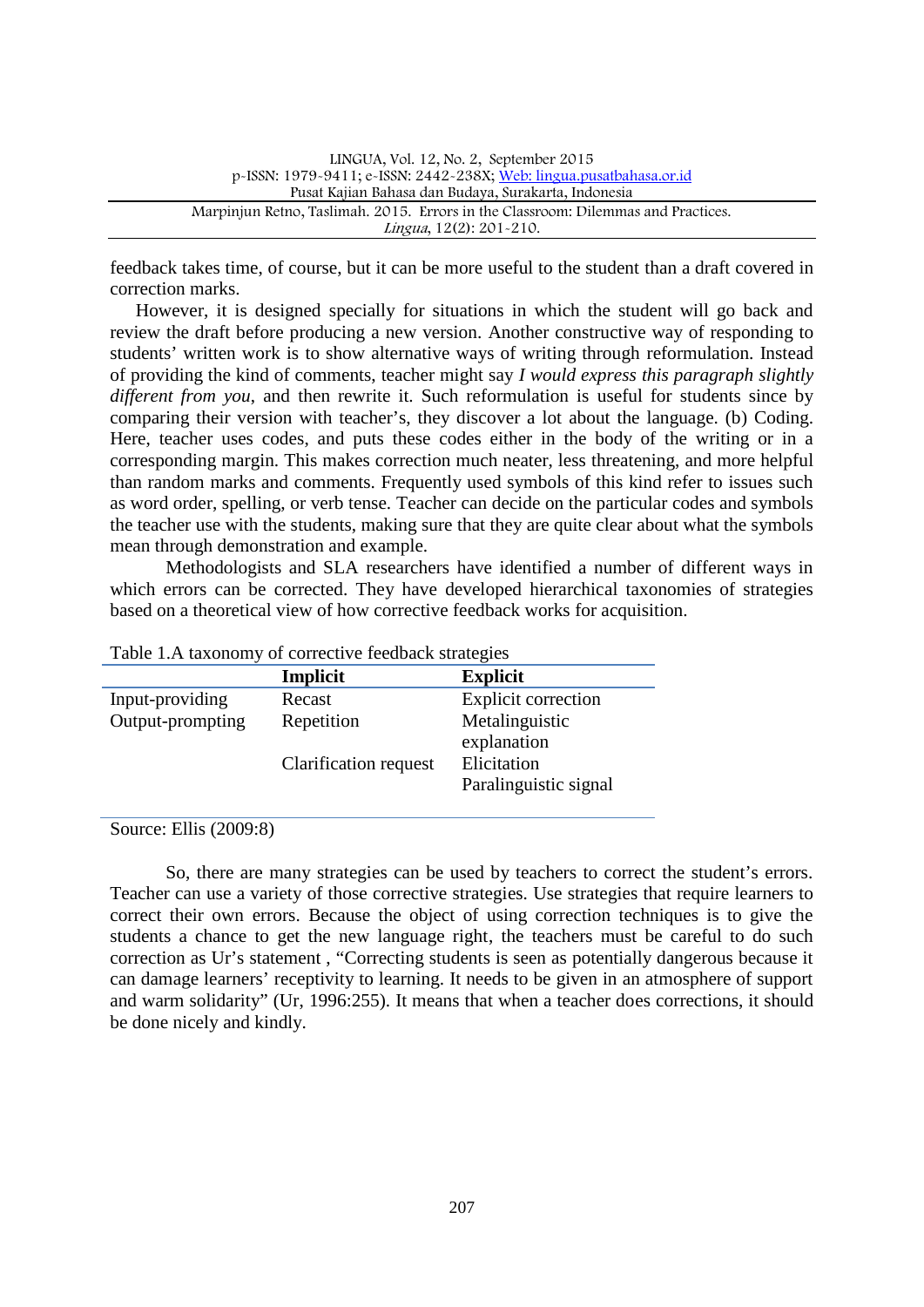| <b>Corrective feedback strategy</b> | <b>Definition</b>                                                                                                                                                      | <b>Example</b>                                                                                                                 |
|-------------------------------------|------------------------------------------------------------------------------------------------------------------------------------------------------------------------|--------------------------------------------------------------------------------------------------------------------------------|
| 1. Recast                           | The corrector incorporates<br>the content words of the<br>immediately preceding<br>incorrect utterance and<br>changes and corrects the<br>utterance in some way (e.g., | L: I went there two<br>times<br>T: You've been.<br>You've been there<br>twice as a group?                                      |
| 2. Repetition                       | phonological or lexical)<br>The corrector repeats the<br>learner utterance<br>highlighting the error by<br>means of emphatic stress                                    | L: I will showed you<br>T: I will SHOWED<br>you<br>L: I'll show you                                                            |
| 3. Clarification request            | The corrector indicates that<br>he/she has not understood<br>what the learner said.                                                                                    | L: What do tou spend<br>with your wife?<br>T: What?                                                                            |
| 4. Explicit correction              | The corrector indicates an<br>error has been commited,<br>identifies the error and<br>provides the correction.                                                         | L: On May<br>T: Not on May, in May<br>We say, 'It will start<br>in May"                                                        |
| 5. Elicitation                      | The corrector repeats part of<br>the learner utterance but not<br>the erroneous part and uses<br>rising intonation to signal<br>the learner should complete<br>it.     | L: I'll come if it will<br>not rain<br>T: I'll come if<br>it?                                                                  |
| 6. Paralinguistic signal            | The corrector uses a gesture<br>or facial expression to<br>indicate that the learner has<br>made an error                                                              | L:<br>Yesterday<br>$\bf{I}$<br>go<br>cinema<br>T: (gesture with right<br>forefinger over left<br>shoulder to indicate<br>past) |

# Table 2. Corrective feedback strategies

Source: Ellis (2009:9)

#### **Who should do the correcting?**

Teachers are often advised to give students the opportunity to self-correct and, if that fails, to invite other students to perform the correction (Hedge in Ellis, 2009:7) There are, however, a number of problems with learner self-correction**.** *First*, learners typically prefer the teacher do the correction for them. *Second*, learner can only self-correct if they possess the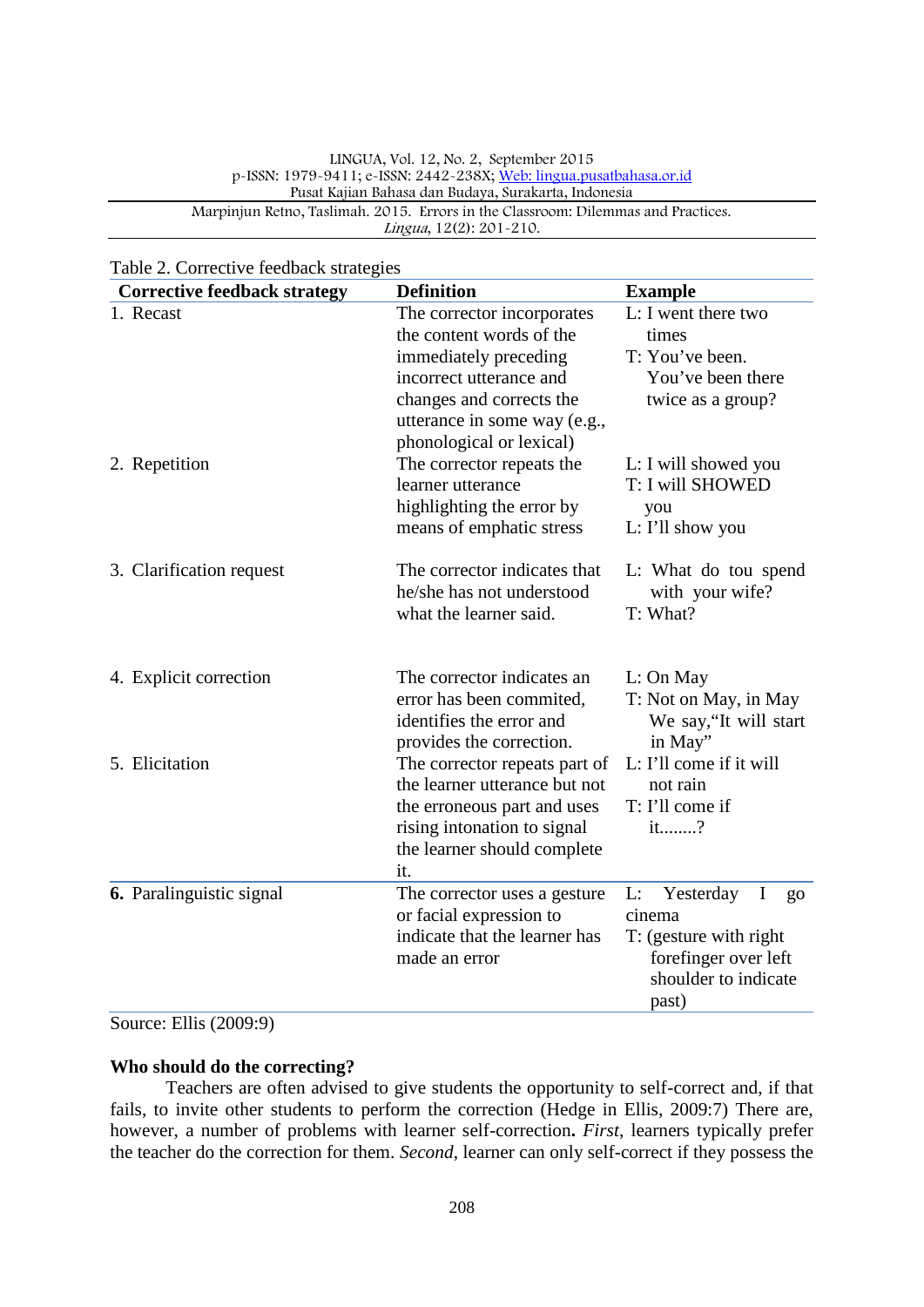necessary linguistic knowledge. That is in Corder's terms, they can correct their "mistakes" but not their "errors". Other (typically teacher) will be necessary to enable learners to identify forms that are not yet part of the interlanguage.

According to Doughty and Varela (in Ellis, 2009:7) teachers responded to learner errors by first repeating the learner utterance highlighting the error by means of emphatic stress and, then, if the learner failed to correct, reformulating the utterance, as in this sample:

Learner: I think that the worm will go under the soil. Teacher: I *think* that the worm *will* go under the soil? Learner: (no response) Teacher: I *thought* that the worm *would* go under the soil Learner: I *thought* that the worm *would* go under the soil

In written or oral work, students should be responsible in the first instance for their own errors. Written work must always be read through and carefully checked before handing in. This is good for developing an awareness of one's own errors.

Correction might also come from another source apart from the student himself and the teacher. The other members of the group can correct both written and oral work. It is possible, for instance, for the better students to work with the weaker ones in pairs, and for them to suggest improvements and corrections. The teacher can go round checking. In oral work, a class can be trained to listen closely for mistakes in a talk, and should be given the chance to discuss them with the speaker and teacher afterwards.

## **CONCLUSION**

Error treatment is a complex phenomenon. This complexity is reflected in the controversies that surround such issues as whether to correct, what to correct, how to correct, and when to correct. There are some general guidelines for conducting error treatment, such as: (1) Teachers need to carry out correction sensitively to avoid a negative emotional response in learners; (2) Teachers should delay correction in oral fluency work; (3) Teachers need to be selective in the error they correct; (4) Teachers should be careful to choose the suitable strategies in correcting such errors; and (5) as far as possible, it is the students who should do the correction not the teacher.

## **REFERENCES**

Dulay et al. 1982.*Language Two*. New York: Oxford University Press.

- Ellis, R. 2008. *The Study of Second Language Acquisition*.2<sup>nd</sup> ed. Oxford.Oxford University Press.
- -------------- 2009. *Corrective Feedback and Teacher Development,* (Online), Vol. 1, No. 1, (http://repositories.cdlib.orguccllt/l2/vol1/issl/art/
- Ferris, D. 1999. The Case for Grammar Correction in L2 Writing Classes: A Response to Truscott (1996). Journal of Second Language Writing, 8: 1-10
- Hall, Graham. 2011. *Exploring English Language Teaching*. New York. Routledge.